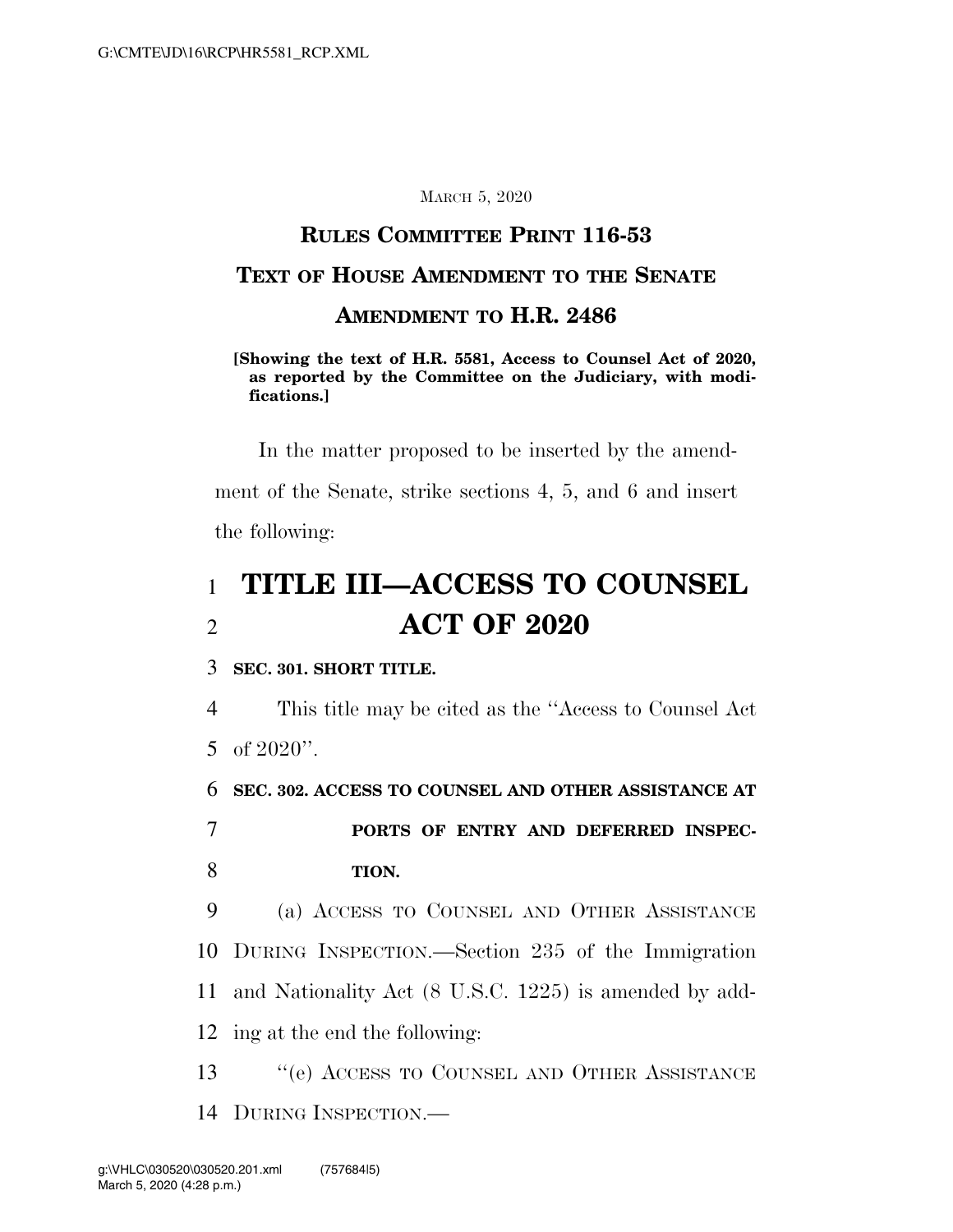1 "(1) IN GENERAL.—The Secretary of Homeland Security shall ensure that a covered individual has a meaningful opportunity to consult with counsel and an interested party during the inspection proc-ess.

6 "(2) SCOPE OF ASSISTANCE.—The Secretary of Homeland Security shall—

8 ''(A) provide the covered individual a meaningful opportunity to consult with counsel and an interested party not later than one hour after the secondary inspection process com- mences and as necessary throughout the inspec- tion process, including, as applicable, during de-ferred inspection;

15 "(B) allow counsel and an interested party to advocate on behalf of the covered individual, including by providing to the examining immi- gration officer information, documentation, and other evidence in support of the covered indi-vidual; and

 $\langle ^{\prime}(C) \rangle$  to the greatest extent practicable, ac- commodate a request by the covered individual for counsel or an interested party to appear in- person at the secondary or deferred inspection site.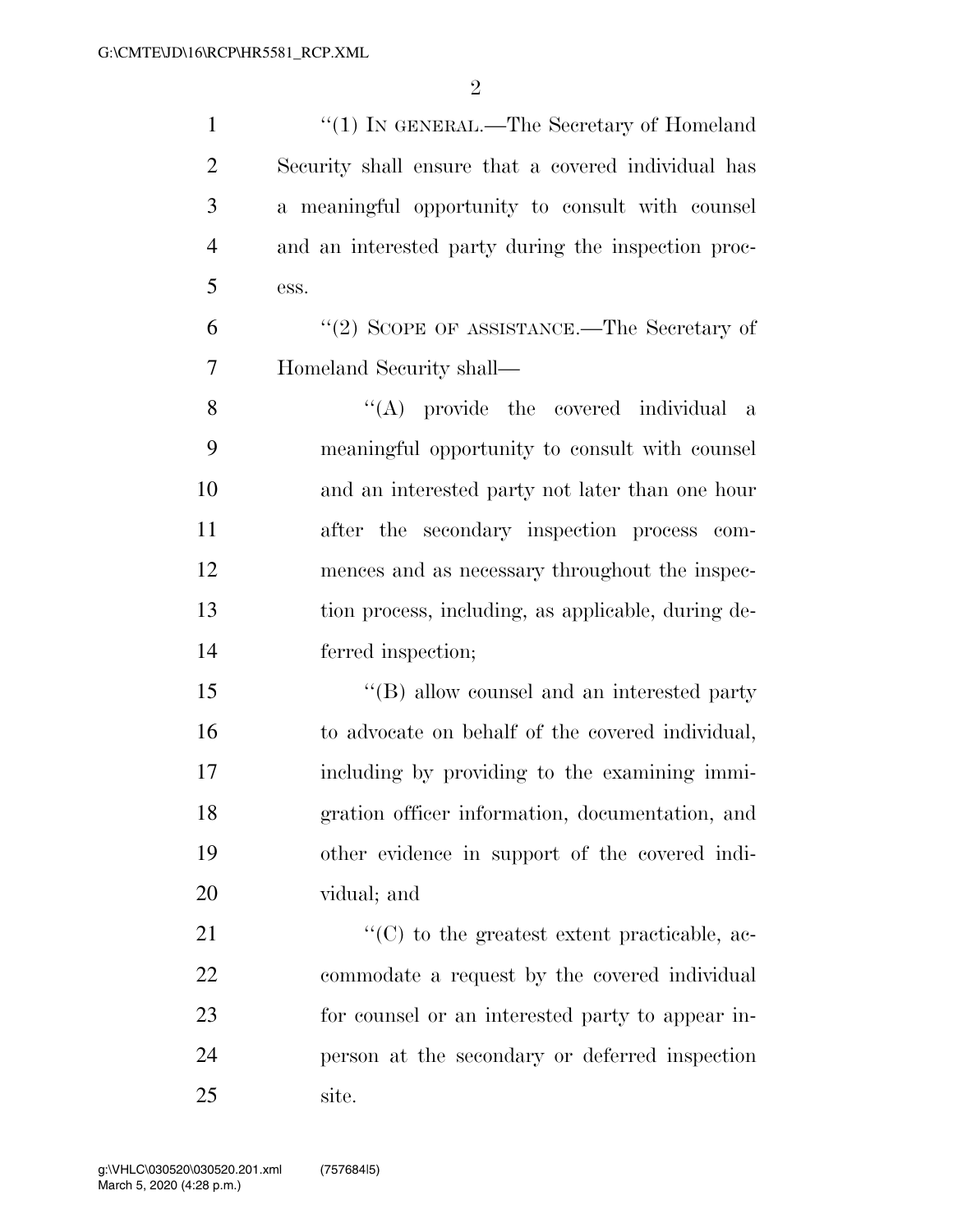1 ''(3) SPECIAL RULE FOR LAWFUL PERMANENT 2 RESIDENTS.—

3 "(A) IN GENERAL.—The Secretary of Homeland Security may not accept Form I-407 Record of Abandonment of Lawful Permanent Resident Status (or a successor form) from a lawful permanent resident subject to secondary or deferred inspection without providing such lawful permanent resident a reasonable oppor- tunity to seek advice from counsel prior to the 11 submission of the form.

12 "(B) EXCEPTION.—The Secretary of Homeland Security may accept Form I-407 Record of Abandonment of Lawful Permanent Resident Status (or a successor form) from a lawful permanent resident subject to secondary or deferred inspection if such lawful permanent resident knowingly, intelligently, and voluntarily waives, in writing, the opportunity to seek ad-vice from counsel.

21 ''(4) DEFINITIONS.—In this section:

22 "(A) COUNSEL.—The term 'counsel' means—

24 ''(i) an attorney who is a member in good standing of the bar of any State, the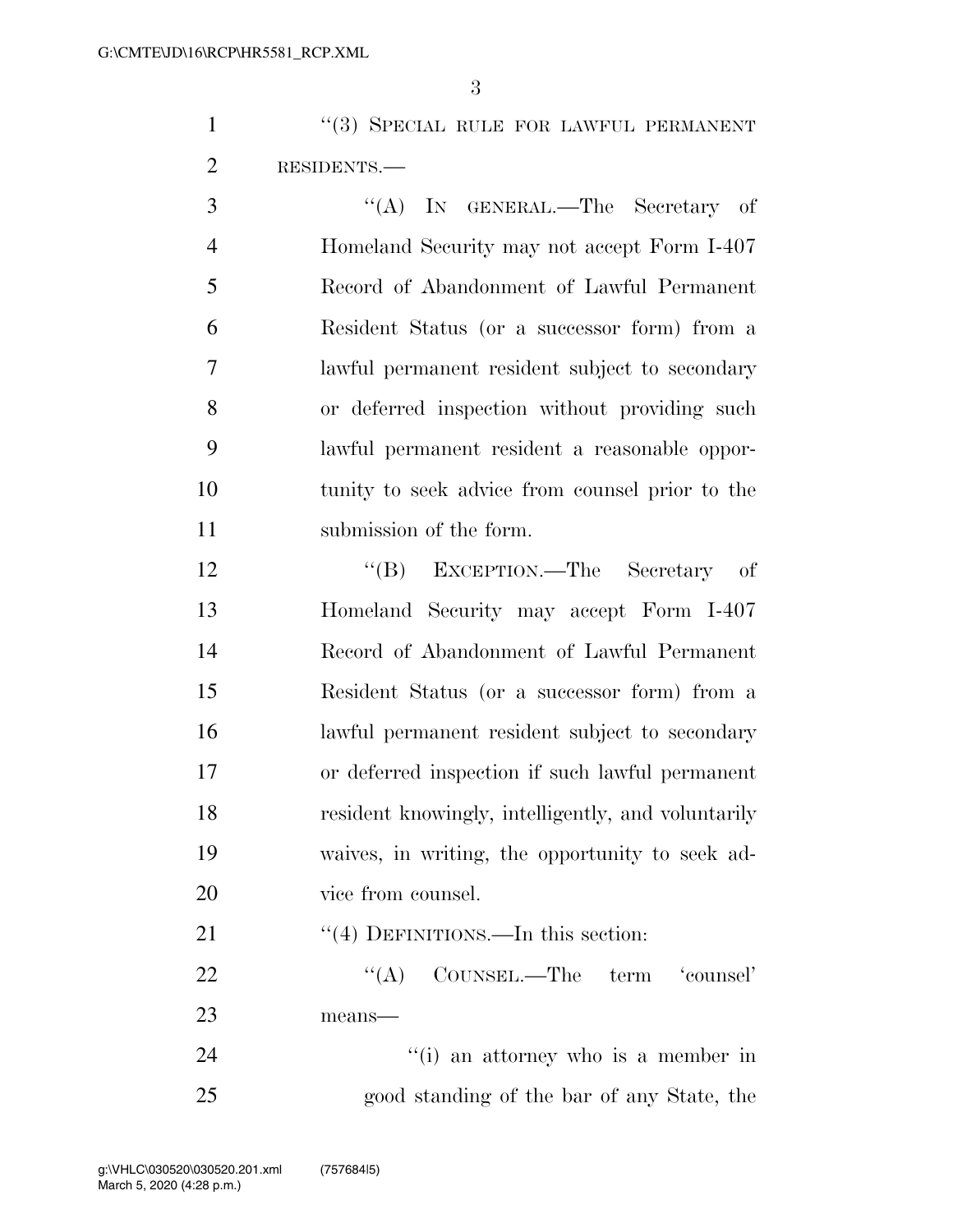| $\mathbf{1}$   | District of Columbia, or a territory or a        |
|----------------|--------------------------------------------------|
| $\overline{2}$ | possession of the United States and is not       |
| 3              | under an order suspending, enjoining, re-        |
| $\overline{4}$ | straining, disbarring, or otherwise restrict-    |
| 5              | ing the attorney in the practice of law; or      |
| 6              | "(ii) an individual accredited by the            |
| $\overline{7}$ | Attorney General, acting as a representa-        |
| 8              | tive of an organization recognized by the        |
| 9              | Executive Office for Immigration Review,         |
| 10             | to represent a covered individual in immi-       |
| 11             | gration matters.                                 |
| 12             | "(B) COVERED INDIVIDUAL.—The term                |
| 13             | 'covered individual' means an individual subject |
| 14             | to secondary or deferred inspection who is—      |
| 15             | "(i) a national of the United States;            |
| 16             | "(ii) an immigrant, lawfully admitted            |
| 17             | for permanent residence, who is returning        |
| 18             | from a temporary visit abroad;                   |
| 19             | "(iii) an alien seeking admission as an          |
| 20             | immigrant in possession of a valid unex-         |
| 21             | pired immigrant visa;                            |
| 22             | "(iv) an alien seeking admission as a            |
| 23             | non-immigrant in possession of a valid un-       |
| 24             | expired non-immigrant visa;                      |
| 25             | $f'(v)$ a refugee;                               |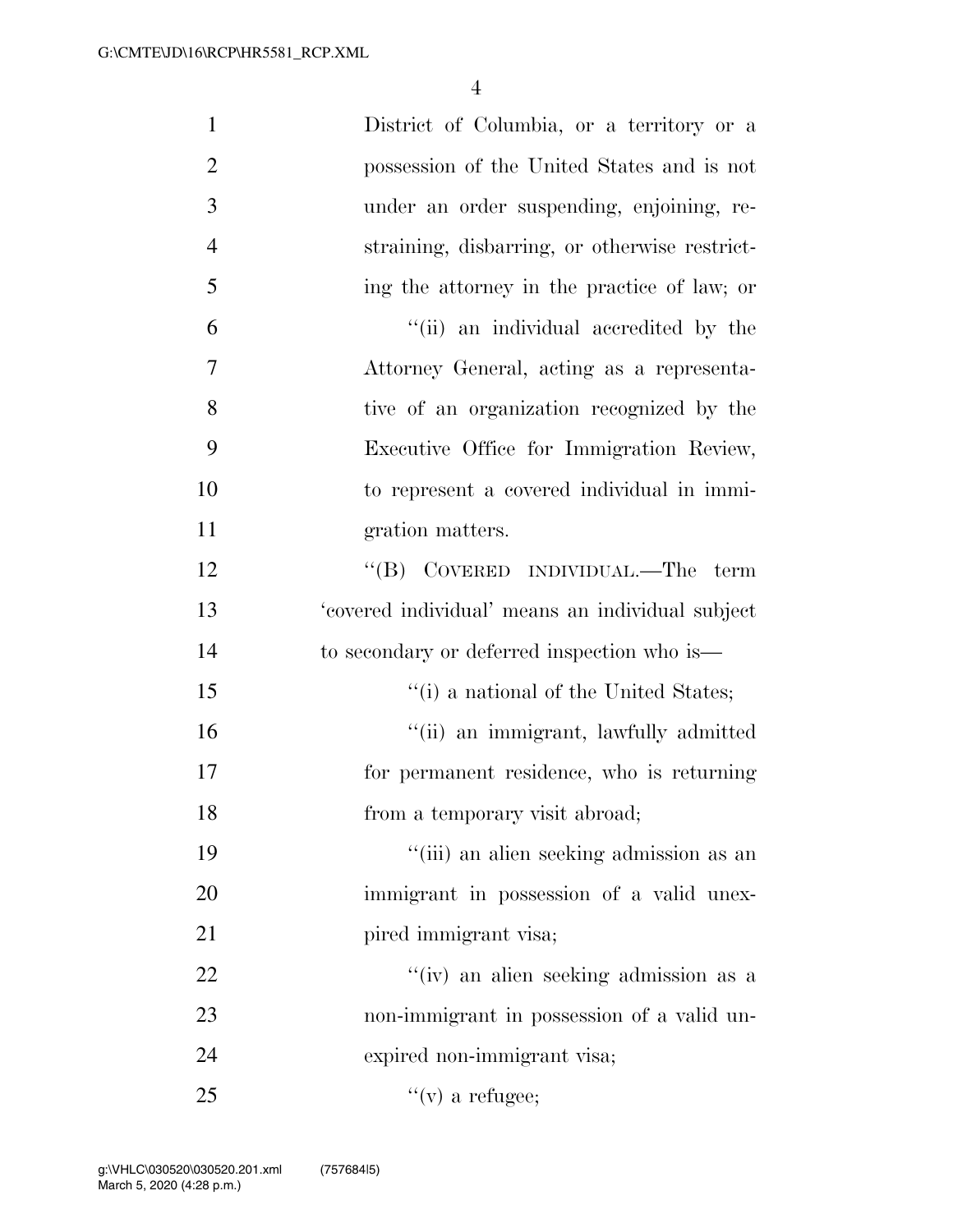| $\mathbf{1}$   | $``$ (vi) a returning asylee; or                           |
|----------------|------------------------------------------------------------|
| $\overline{2}$ | "(vii) an alien who has been approved                      |
| 3              | for parole under section $212(d)(5)(A)$ , in-              |
| $\overline{4}$ | cluding an alien who is returning to the                   |
| 5              | United States in possession of a valid ad-                 |
| 6              | vance parole document.                                     |
| $\overline{7}$ | "(C) INTERESTED PARTY.—The term 'in-                       |
| 8              | terested party' means—                                     |
| 9              | "(i) a relative of the covered indi-                       |
| 10             | vidual;                                                    |
| 11             | "(ii) in the case of a covered indi-                       |
| 12             | vidual to whom an immigrant or non-immi-                   |
| 13             | grant visa has been issued, the petitioner                 |
| 14             | or sponsor thereof (including an agent of                  |
| 15             | such petitioner or sponsor); or                            |
| 16             | "(iii) a person, organization, or entity                   |
| 17             | in the United States with a bona fide con-                 |
| 18             | nection to the covered individual.".                       |
| 19             | (b) EFFECTIVE DATE.-The amendment made by                  |
| 20             | subsection (a) shall take effect 180 days after the date   |
| 21             | of the enactment of this Act.                              |
| 22             | (c) SAVINGS PROVISION.—Nothing in this title, or in        |
| 23             | any amendment made by this title, may be construed to      |
| 24             | limit a right to counsel or any right to appointed counsel |
| 25             | under—                                                     |